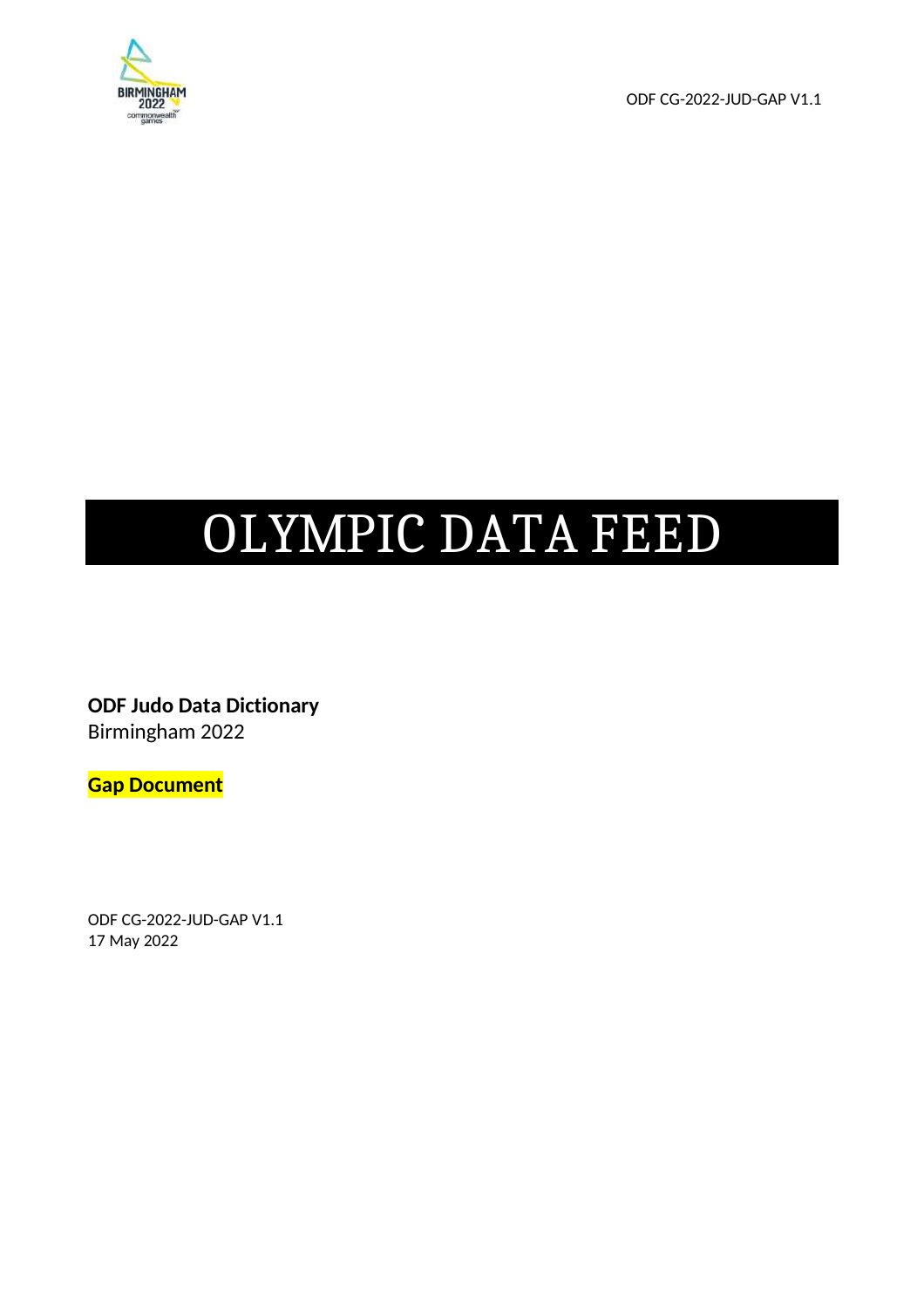

#### **License**

The document accompanying this license and the information contained therein (the Document), whether in a paper or electronic format, is made available to you subject to the terms stated below. By using and/or copying all or part of the Document, you (the licensee) agree that you will comply with the following terms and conditions.

- 1. You may, on a non-exclusive basis, use the Document only on the condition that you abide by the terms of this license. Subject to this condition and other terms and restrictions contained herein, the Document and the information contained therein may be used (i) to further develop the standards described in the Document for use in relation with the Olympic and Paralympic Games and/or (ii) to develop similar standards for other events than the Olympic and Paralympic Games (both (i) and (ii) are hereinafter designated as the Permitted Use, and works further developing these standards for the Olympic and Paralympic Games or developing similar standards for other events are hereinafter referred to as Derivative Works), and copies of the Document or of Derivative Works may be made and distributed for the purpose of the Permitted Use, PROVIDED THAT the COPYRIGHT and references to the IOC appearing in the Document and the TERMS OF THIS LICENSE are included on ALL such COPIES, and further PROVIDED THAT you do not charge any fee or any other monetary compensation for the distribution of the Document to others. The copyright and other intellectual property rights in the Document remain vested in the IOC and the IOC remains entitled to assert his copyright or other intellectual property rights in the Document against any person or entity who does not comply with the terms of this License.
- 2. A copy of any Derivative Work shall be provided to the IOC free of charge. Moreover, the IOC is granted a worldwide, perpetual, unrestricted, royalty-free non-exclusive license to use any Derivative Work for the further development of the standards made by or for the IOC in relation to the Olympic and Paralympic Games (these standards and the documents describing them are hereinafter referred to as Further Standards) and to make or have made all kinds of exploitation of the Further Standards, with the right to grant sub-licenses.
- 3. Except if reproduced in the Document, the use of the name and trademarks of the IOC is strictly prohibited, including, without limitation, for advertising, publicity, or in relation to products or services and their names. Any use of the name or trademarks of the IOC, whether registered or not, shall require the specific written prior permission of the IOC.
- 4. NO WARRANTY, EXPRESSED OR IMPLIED, IS MADE REGARDING THE ACCURACY, ADEQUACY, COMPLETENESS, RELIABILITY OR USEFULNESS OF ANY INFORMATION CONTAINED IN THE DOCUMENT. The Document and the information contained herein are provided on an "as is" basis. THE IOC DISCLAIMS ALL WARRANTIES OF ANY KIND, EXPRESS OR IMPLIED, INCLUDING, BUT NOT LIMITED TO, ANY WARRANTY OF NON-INFRINGEMENT OF PROPRIETARY RIGHTS, MERCHANTABILITY, OR FITNESS FOR A PARTICULAR PURPOSE. IN NO EVENT SHALL THE IOC BE LIABLE TO ANYONE FOR DAMAGES OF ANY KIND ARISING FROM OR RELATING TO YOUR ACQUISITION, USE, DUPLICATION, DISTRIBUTION, OR EXPLOITATION OF THE DOCUMENT OR ANY PORTION THEREOF, INCLUDING BUT NOT LIMITED TO, COMPENSATORY DAMAGES, LOST PROFITS, LOST DATA OR ANY FORM OF SPECIAL, INCIDENTAL, DIRECT, INDIRECT, CONSEQUENTIAL OR PUNITIVE DAMAGES, WHETHER BASED ON BREACH OF CONTRACT OR WARRANTY, TORT OR OTHERWISE. THE IOC FURTHER DISCLAIMS ANY LIABILITY FOR ANY DAMAGE CAUSED WHEN THE DOCUMENT IS USED IN A DERIVATIVE WORK. The IOC further disclaims any liability regarding the existence or inexistence of any intellectual property or other rights that might be claimed by third parties with respect to the implementation or use of the technology or information described in the Document.

The same conditions as those described in this Section shall apply mutatis mutandis to the license granted to the IOC on the Derivative Works in Section 2 above.

- 5. This License is perpetual subject to your conformance to its terms and conditions. The IOC may terminate this License immediately upon your breach of any of its terms and, upon such termination you will cease all use, duplication, distribution, and/or exploitation in any manner of the Document.
- 6. This License is governed by the laws of Switzerland. You agree that any disputes arising from or relating to this License will be resolved in the courts of Lausanne, Switzerland.

IF YOU DO NOT AGREE TO THESE TERMS YOU MUST CEASE ALL USE OF THE DOCUMENT NOW.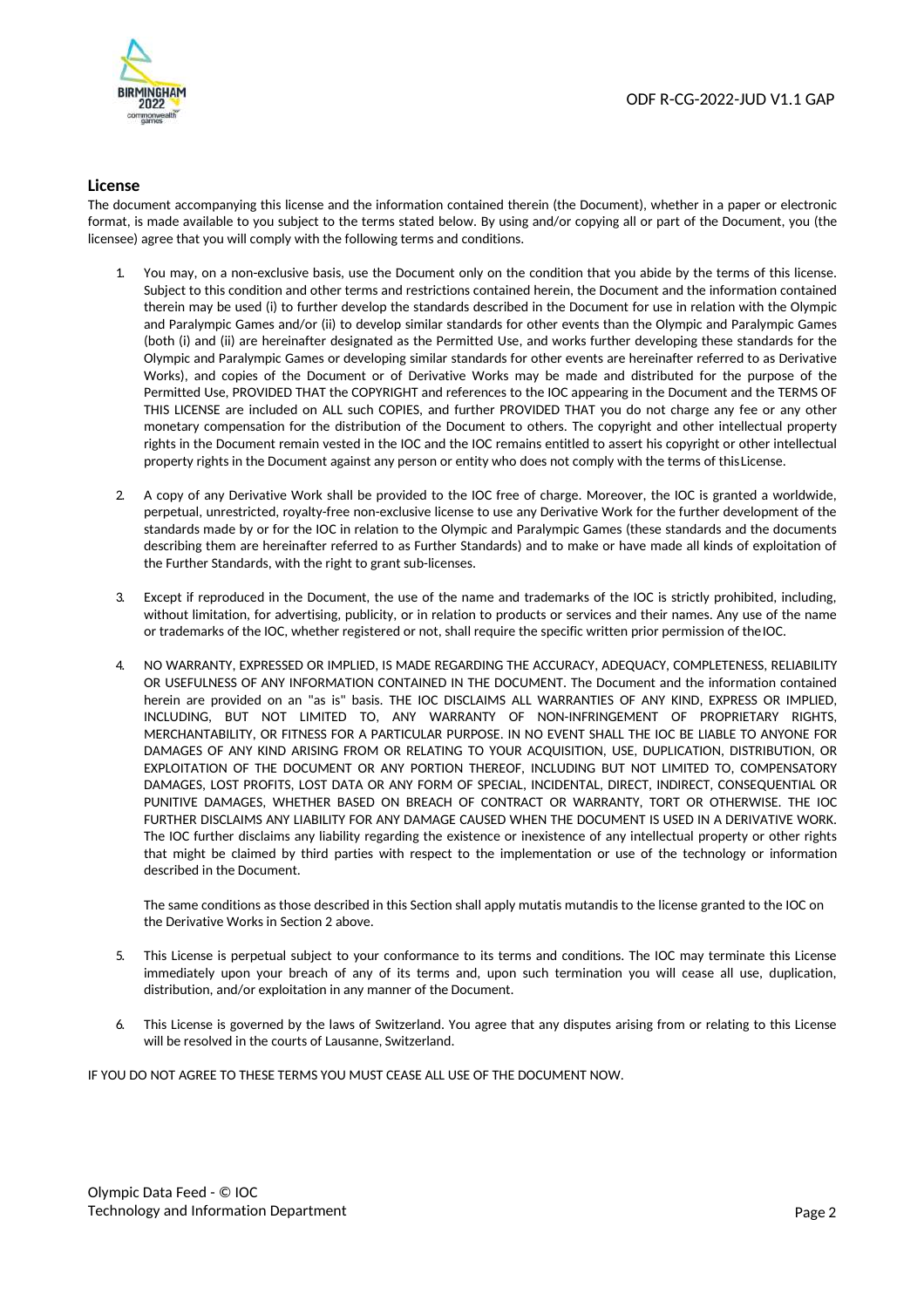

# **1 Introduction**

## **1.1 This document**

This document contains additional information related to the ODF Judo Data Dictionary. It is intended to be read together with Tokyo 2020 ODF Data Dictionary (SOG-2020-JUD-2.9 APP).

This Data Dictionary refines the message set described in Tokyo Data Dictionary, adding the "Pool Standings" message, required in accordance with Birmingham 2022 Commonwealth Games competition format. For all other messages, reference is made to the original (SOG-2020-JUD-2.9 APP) document.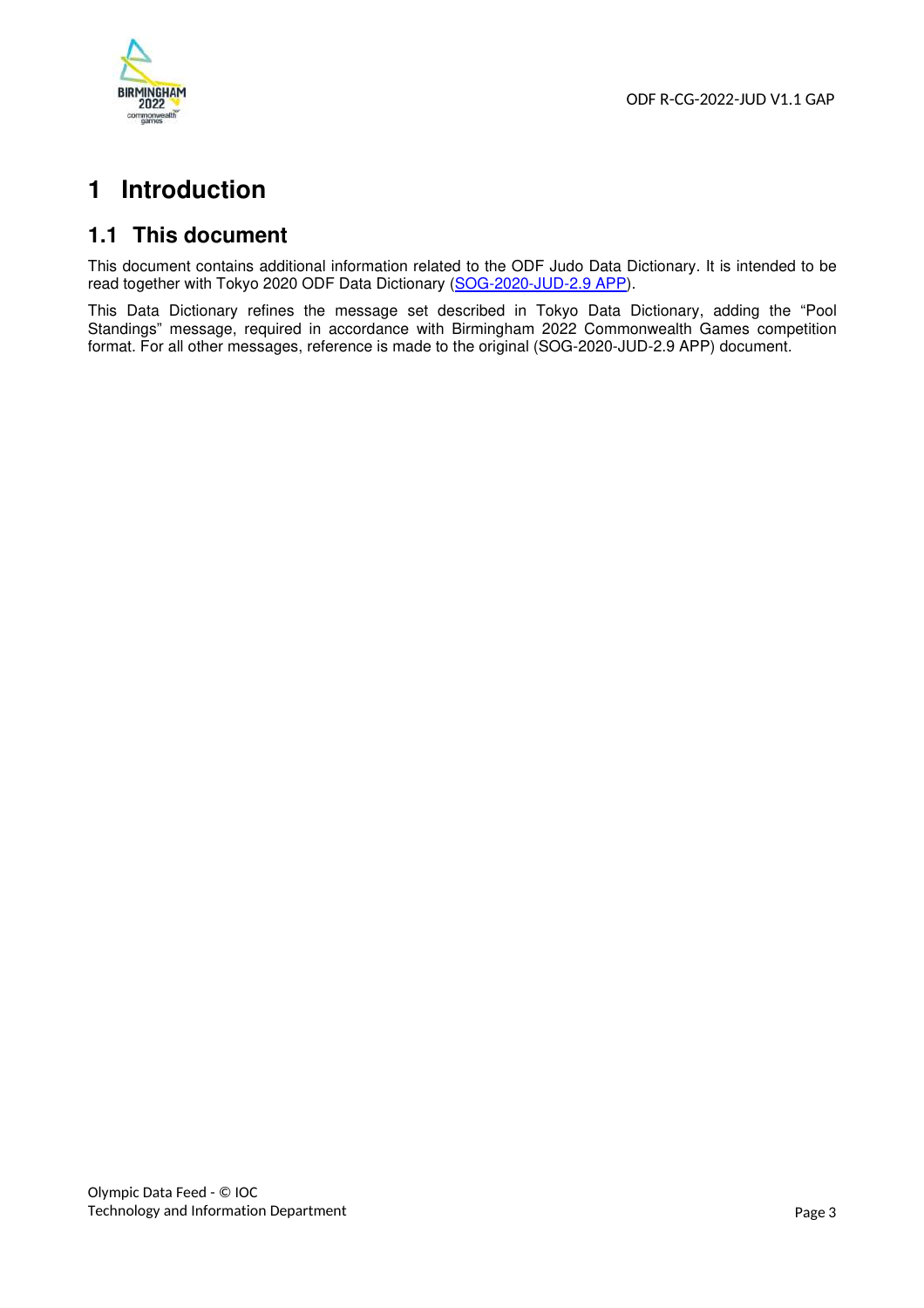

## **2 Messages**

## **2.1 Additional Messages**

## **2.2.1 Pool Standings**

#### **2.2.1.1 Description**

This message is only used in the case that there are low numbers of athletes and the round robin system is required.

#### **2.2.1.2 Header Values**

The following table describes the message header attributes.

| <b>Attribute</b>    | Value                      | <b>Comment</b>                                                                                                                                                                     |
|---------------------|----------------------------|------------------------------------------------------------------------------------------------------------------------------------------------------------------------------------|
| CompetitionCode     | CC @Competition            | Unique ID for competition                                                                                                                                                          |
| <b>DocumentCode</b> | CC @Phase                  | RSC for the pool/group                                                                                                                                                             |
| DocumentType        | DT POOL STANDING           | Pool Standings message                                                                                                                                                             |
| Version             | $1 \cdot V$                | Version number associated to the message's content.<br>Ascendant number                                                                                                            |
| <b>ResultStatus</b> | SC @ResultStatus           | Status of the message. Expected statuses<br>are: START_LIST (before the start of<br>competition)<br>INTERMEDIATE (during the event)<br>OFFICIAL (after all matches official)       |
| FeedFlag            | "P"-Production<br>"T"-Test | Test message or production message.                                                                                                                                                |
| Date                | Date                       | Date when the message is generated, expressed in the<br>local time zone where the message was produced.                                                                            |
| Time                | Time                       | Time up to milliseconds when the message is generated,<br>expressed in the local time zone where the message was<br>produced.                                                      |
| LogicalDate         | Date                       | Logical Date of events. This is the same as the physical<br>day except when the unit or message transmission<br>extends after midnight.<br>See full explanation in ODF Foundation. |
| Source              | SC @Source                 | Code indicating the system which generated the message.                                                                                                                            |

#### **2.2.1.3 Trigger and Frequency**

The general rule is that this message is sent:

- Before the start of the competition to build in the initial tables. The message has status START\_LIST.
- When an event unit of the corresponding phase finishes (not waiting for official). The message has status INTERMEDIATE
- When the phase finishes (there are no more event units/games to compete). The message has status OFFICIAL.

Trigger also after any change.

Olympic Data Feed - © IOC Technology and Information Department **Page 4** and 2001 and 2008 and 2008 and 2008 and 2008 and 2008 and 2008 and 2008 and 2008 and 2008 and 2008 and 2008 and 2008 and 2008 and 2008 and 2008 and 2008 and 2008 and 2008 and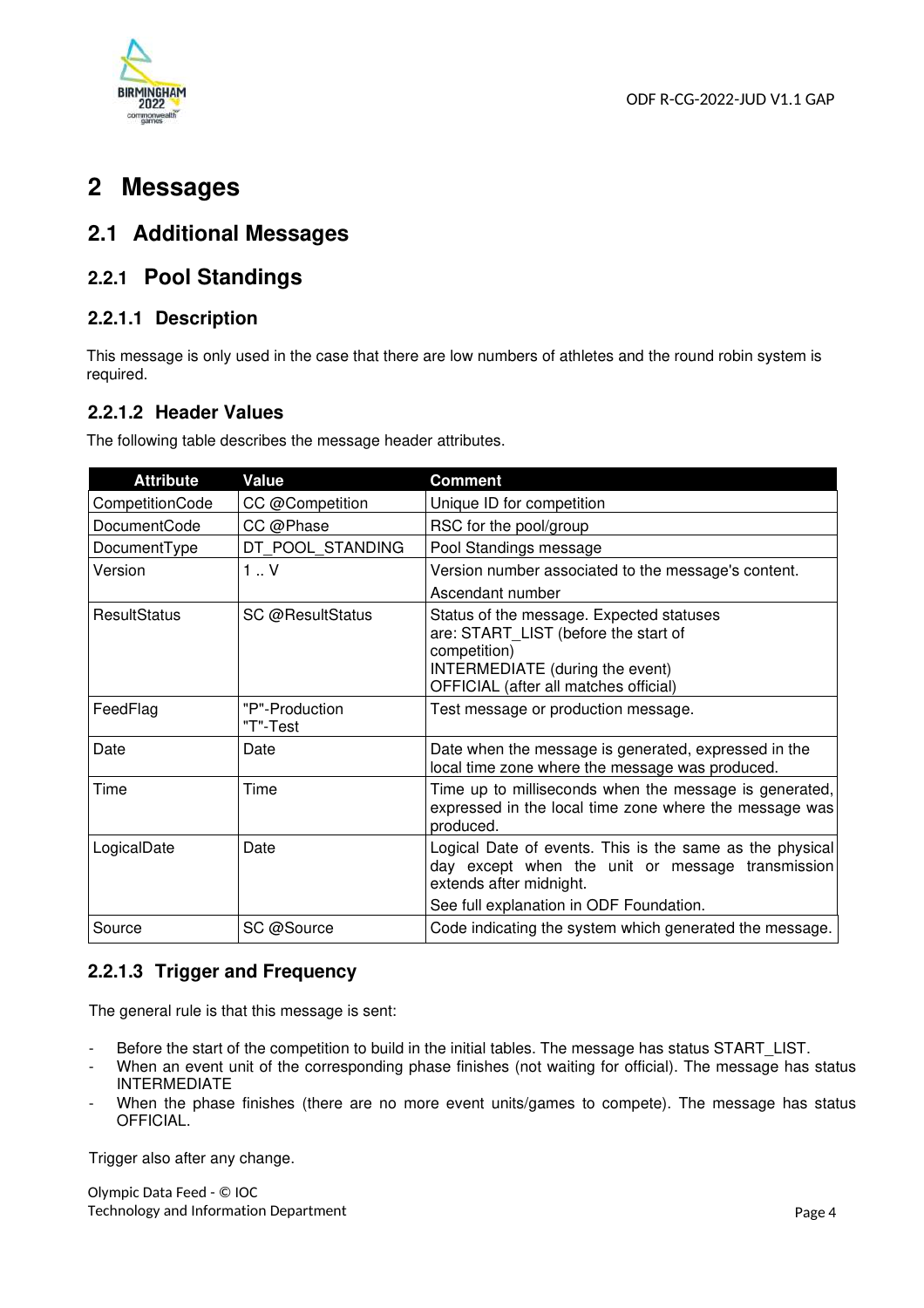

## **2.2.1.4 Message Structure**

The following table defines the structure of the message.

| Level 1           | Level <sub>2</sub>  | Level 3                | Level 4              | Level 5     | Level 6 | <b>Level 7</b> | Level 8 |
|-------------------|---------------------|------------------------|----------------------|-------------|---------|----------------|---------|
| Competition (0,1) |                     |                        |                      |             |         |                |         |
|                   | Gen                 |                        |                      |             |         |                |         |
|                   | Sport               |                        |                      |             |         |                |         |
|                   | Codes               |                        |                      |             |         |                |         |
|                   | ExtendedInfos (0,1) |                        |                      |             |         |                |         |
|                   |                     | Progress (0,1)         |                      |             |         |                |         |
|                   |                     |                        | LastUnit             |             |         |                |         |
|                   |                     |                        | UnitsTotal           |             |         |                |         |
|                   |                     |                        | UnitsComplete        |             |         |                |         |
|                   |                     | SportDescription (0,1) |                      |             |         |                |         |
|                   |                     |                        | DisciplineName       |             |         |                |         |
|                   |                     |                        | EventName            |             |         |                |         |
|                   |                     |                        | SubEventName         |             |         |                |         |
|                   |                     |                        | Gender               |             |         |                |         |
|                   |                     | VenueDescription (0,1) |                      |             |         |                |         |
|                   |                     |                        | Venue                |             |         |                |         |
|                   |                     |                        | VenueName            |             |         |                |         |
|                   | Result (1,N)        |                        |                      |             |         |                |         |
|                   |                     | Rank                   |                      |             |         |                |         |
|                   |                     | RankEqual              |                      |             |         |                |         |
|                   |                     | <b>IRM</b>             |                      |             |         |                |         |
|                   |                     | SortOrder              |                      |             |         |                |         |
|                   |                     | Won                    |                      |             |         |                |         |
|                   |                     | Lost                   |                      |             |         |                |         |
|                   |                     | Played                 |                      |             |         |                |         |
|                   |                     | For                    |                      |             |         |                |         |
|                   |                     | Against                |                      |             |         |                |         |
|                   |                     | ExtendedResults (0,1)  |                      |             |         |                |         |
|                   |                     |                        | ExtendedResult (1,N) |             |         |                |         |
|                   |                     |                        |                      | Type        |         |                |         |
|                   |                     |                        |                      | Code<br>Pos |         |                |         |
|                   |                     |                        |                      | Value       |         |                |         |
|                   |                     | Competitor (1,1)       |                      |             |         |                |         |
|                   |                     |                        | Code                 |             |         |                |         |
|                   |                     |                        | Type                 |             |         |                |         |
|                   |                     |                        |                      |             |         |                |         |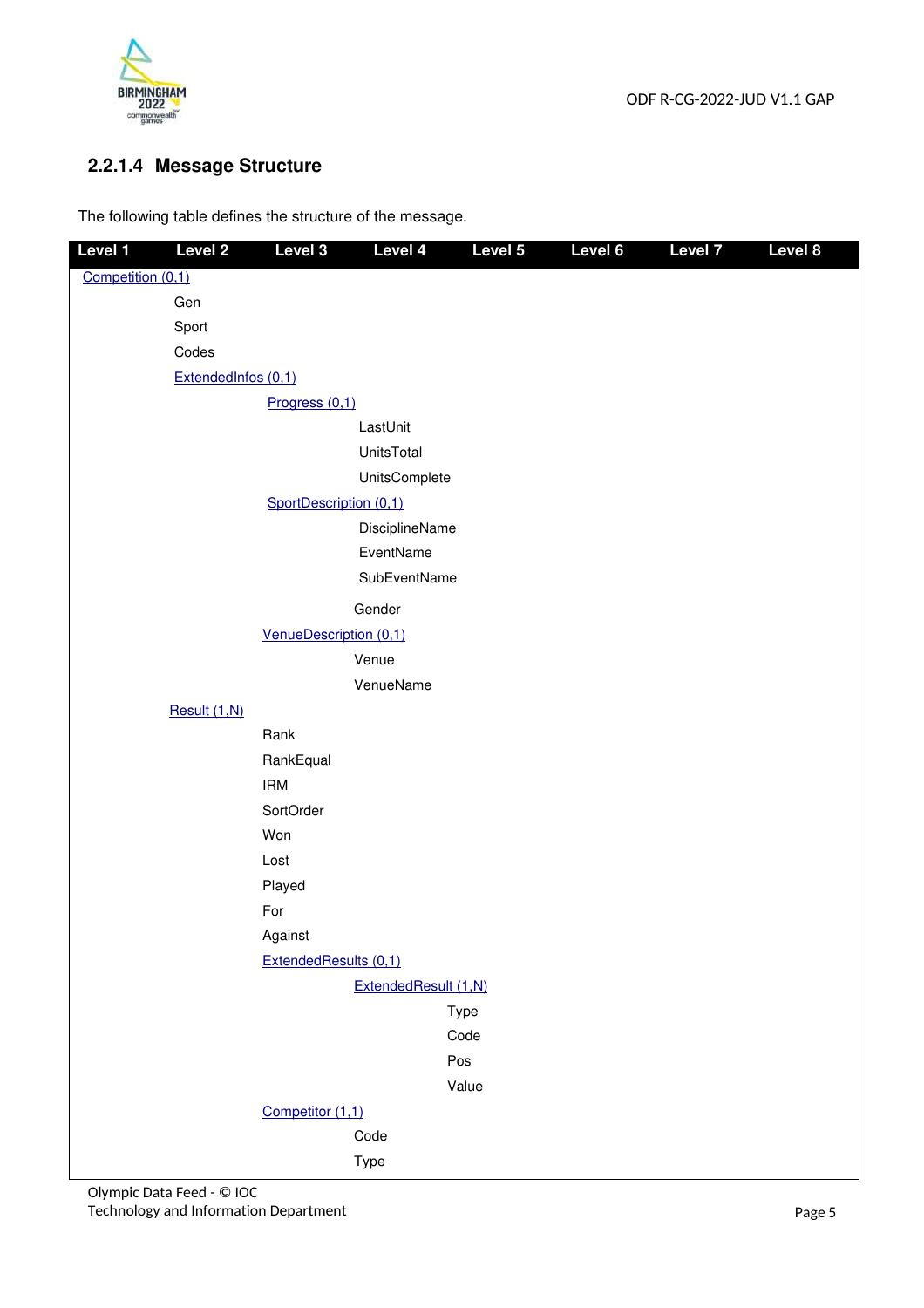

| Level 1 | Level 2 | Level 3 | Level 4           | Level 5           | Level 6           | Level 7           | Level 8          |
|---------|---------|---------|-------------------|-------------------|-------------------|-------------------|------------------|
|         |         |         | Organisation      |                   |                   |                   |                  |
|         |         |         | Composition (0,1) |                   |                   |                   |                  |
|         |         |         |                   | Athlete (1,N)     |                   |                   |                  |
|         |         |         |                   |                   | Code              |                   |                  |
|         |         |         |                   |                   | Order             |                   |                  |
|         |         |         |                   |                   | Description (1,1) |                   |                  |
|         |         |         |                   |                   |                   | GivenName         |                  |
|         |         |         |                   |                   |                   | FamilyName        |                  |
|         |         |         |                   |                   |                   | Gender            |                  |
|         |         |         |                   |                   |                   | Organisation      |                  |
|         |         |         |                   |                   |                   | <b>BirthDate</b>  |                  |
|         |         |         | Opponent (0,N)    |                   |                   |                   |                  |
|         |         |         |                   | Code              |                   |                   |                  |
|         |         |         |                   | Type              |                   |                   |                  |
|         |         |         |                   | Pos               |                   |                   |                  |
|         |         |         |                   | Organisation      |                   |                   |                  |
|         |         |         |                   | Date              |                   |                   |                  |
|         |         |         |                   | Time              |                   |                   |                  |
|         |         |         |                   | Result            |                   |                   |                  |
|         |         |         |                   | Unit<br>HomeAway  |                   |                   |                  |
|         |         |         |                   | Composition (0,1) |                   |                   |                  |
|         |         |         |                   |                   | Athlete (1,N)     |                   |                  |
|         |         |         |                   |                   |                   | Code              |                  |
|         |         |         |                   |                   |                   | Order             |                  |
|         |         |         |                   |                   |                   | Description (1,1) |                  |
|         |         |         |                   |                   |                   |                   | GivenName        |
|         |         |         |                   |                   |                   |                   | FamilyName       |
|         |         |         |                   |                   |                   |                   | Gender           |
|         |         |         |                   |                   |                   |                   | Organisation     |
|         |         |         |                   |                   |                   |                   | <b>BirthDate</b> |
|         |         |         |                   |                   |                   |                   | IFId             |
|         |         |         |                   |                   |                   |                   |                  |

## **2.2.1.5 Message Values**

| <b>Element: Competition (0,1)</b> |     |       |                                                                     |
|-----------------------------------|-----|-------|---------------------------------------------------------------------|
| <b>Attribute</b>                  | M/O | Value | <b>Description</b>                                                  |
| Gen                               |     | S(20) | Version of the General Data Dictionary applicable<br>to the message |
| Sport                             |     | S(20) | Version of the Sport Data Dictionary applicable to<br>the message   |

Olympic Data Feed - © IOC

Technology and Information Department **Page 6**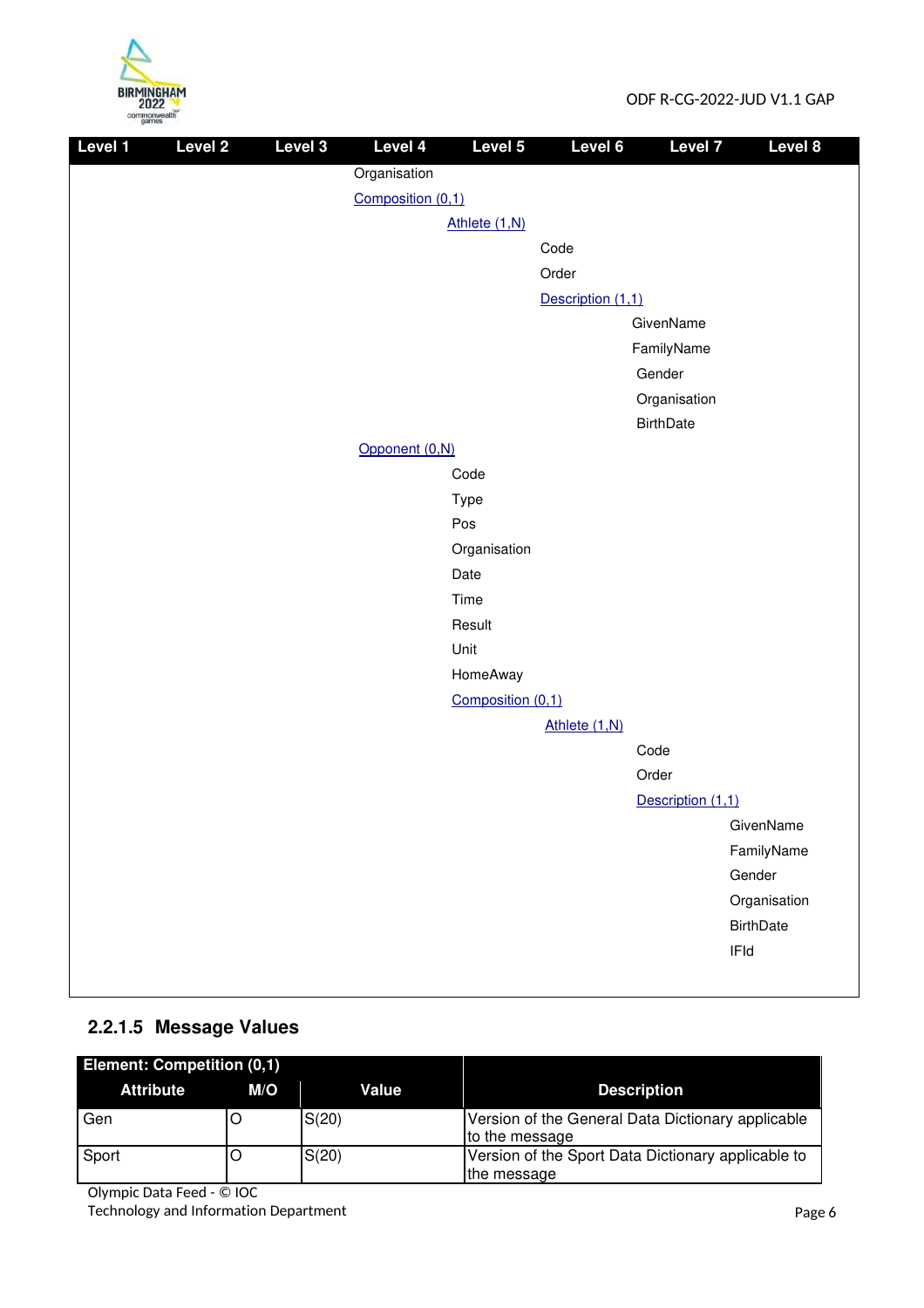

#### **Element: Competition (0,1)**

| <b>Attribute</b> | M/O | <b>Value</b> | <b>Description</b>                             |
|------------------|-----|--------------|------------------------------------------------|
| Codes            |     | S(20)        | Version of the Codes applicable to the message |

| Element: ExtendedInfos / Progress (0,1) |     |             |                                                                                                     |
|-----------------------------------------|-----|-------------|-----------------------------------------------------------------------------------------------------|
| <b>Attribute</b>                        | M/O | Value       | <b>Description</b>                                                                                  |
| LastUnit                                |     | CC @Unit    | Send the full RSC of the most recently unit made<br>official for the pool included in this message. |
| <b>UnitsTotal</b>                       |     | Numeric ##0 | Total number of units (matches) to be played in the<br>pool included in the message.                |
| UnitsComplete                           | O   | Numeric ##0 | Total number of units (matches) which are official<br>in the pool included in this message.         |

#### **Element: ExtendedInfos /SportDescription (0,1) Sport Descriptions in Text.**

| $P_{\text{S}}$ . $P_{\text{S}}$ . $P_{\text{S}}$ . $P_{\text{S}}$ . $P_{\text{S}}$ . $P_{\text{S}}$ |     |                      |                                                     |
|-----------------------------------------------------------------------------------------------------|-----|----------------------|-----------------------------------------------------|
| <b>Attribute</b>                                                                                    | M/O | Value                | <b>Description</b>                                  |
| DisciplineName                                                                                      | ١M  | S(40)                | Discipline name (not code) from Common Codes        |
| EventName                                                                                           | M   | S(40)                | Event name (not code) from Common Codes             |
| <b>SubEventName</b>                                                                                 | ΙM  | S(40)                | Text short description of the Event Phase, not code |
| Gender                                                                                              | M   | CC @DisciplineGender | Gender code for the event unit                      |

## **Element: ExtendedInfos /VenueDescription (0,1) Venue Names in Text. Only included where the phase is contested at a single venue Attribute M/O Value Description**

| Venue     | ΙM | CC @VenueCode | Nenue Code                                                   |
|-----------|----|---------------|--------------------------------------------------------------|
| VenueName | ΙM | C/OF<br>ں ے ا | Common Codes<br>trom<br>(not code)<br>Venue<br>name<br>short |
|           |    |               |                                                              |

| Element: Result (1,N) |     |                |                                                                                                                                                                                                                 |
|-----------------------|-----|----------------|-----------------------------------------------------------------------------------------------------------------------------------------------------------------------------------------------------------------|
| <b>Attribute</b>      | M/O | Value          | <b>Description</b>                                                                                                                                                                                              |
| Rank                  | O   | Text           | Rank in the group.<br>It is optional because a competitor can be<br>disqualified                                                                                                                                |
| RankEqual             | O   | S(1)           | Send "Y" if the Rank is equalled else do not send.                                                                                                                                                              |
| <b>IRM</b>            | O   | SC @IRM        | IRM. Send just in the case @ResultType is IRM.                                                                                                                                                                  |
| SortOrder             | M   | <b>Numeric</b> | This attribute is a sequential number with the order of<br>the results for the group, if they were to be presented. It<br>is mostly based on the rank, but it should be used to<br>sort out disqualified teams. |
| Won                   | O   | Numeric #0     | Number of matches won by the competitor in the group.<br>Do not send if the competitor has not played.                                                                                                          |
| Lost                  | O   | Numeric #0     | Number of matches lost by the competitor in the group.<br>Do not send if the competitor has not played.                                                                                                         |
| Played                | О   | Numeric #0     | Number of matches played by the competitor in the<br>group.<br>Send 0 if the competitor has not played.                                                                                                         |
| For                   | O   | Numeric #0     | Sum of points received:<br>for each $1$ ppon/waza-ari-awasete-ippon = 10<br>points<br>for each Waza-ari $=$ 1 point<br>Do not send if the team has not played.                                                  |

Olympic Data Feed - © IOC Technology and Information Department **Page 7** and 2001 12 and 2012 12 and 2012 12 and 2012 12 and 2012 12 and 20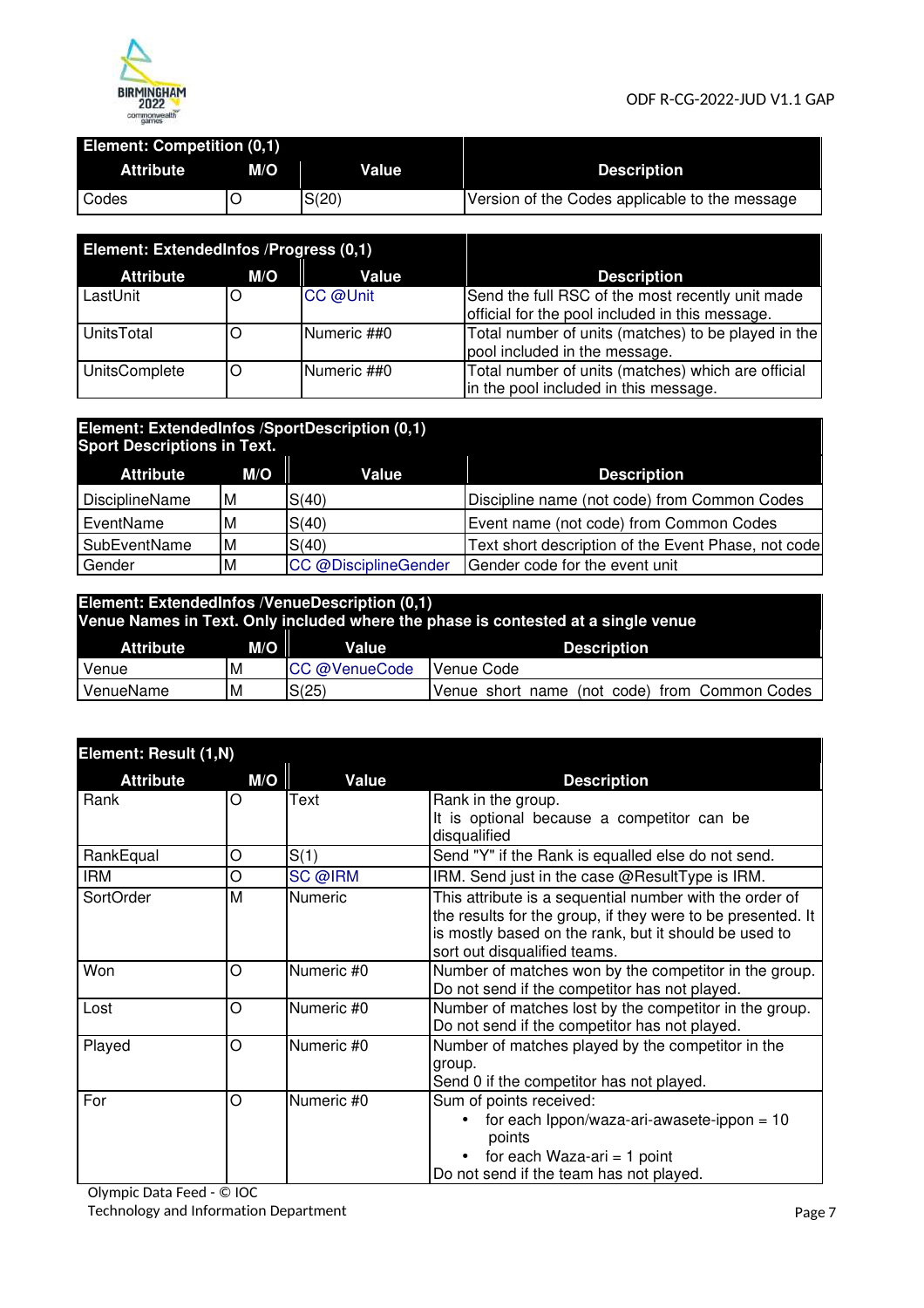

#### **Element: Result (1,N)**

| <b>Attribute</b> | $M/O$ $\parallel$ | Value      | <b>Description</b>                                                                                                                |
|------------------|-------------------|------------|-----------------------------------------------------------------------------------------------------------------------------------|
| Against          |                   | Numeric #0 | Sum of points against:                                                                                                            |
|                  |                   |            | for each $1$ ppon/waza-ari-awasete-ippon = 10<br>points<br>for each Waza-ari = 1 point<br>Do not send if the team has not played. |

| Element: Result <i>Competitor (1,1)</i> |     |                              |                           |
|-----------------------------------------|-----|------------------------------|---------------------------|
| <b>Attribute</b>                        | M/O | <b>Value</b>                 | <b>Description</b>        |
| Code                                    | M   | S(20) with no leading zeroes | Competitor's ID           |
| Type                                    | M   |                              | A for athlete             |
| Organisation                            | M   | CC @Organisation             | Competitor's organisation |

| Element: Result /Competitor /Composition /Athlete (1,N) |     |                                           |                    |  |
|---------------------------------------------------------|-----|-------------------------------------------|--------------------|--|
| <b>Attribute</b>                                        | M/O | Value                                     | <b>Description</b> |  |
| Code                                                    | M   | S(20) with no leading zeroes Athlete's ID |                    |  |
| Order                                                   | M   | Numeric #0                                | Send 1             |  |

| Element: Result /Competitor /Composition /Athlete /Description (1,1) |    |                                           |                                                                            |  |  |
|----------------------------------------------------------------------|----|-------------------------------------------|----------------------------------------------------------------------------|--|--|
| <b>Attribute</b><br>M/O<br>Value<br><b>Description</b>               |    |                                           |                                                                            |  |  |
| GivenName                                                            | ΙO | S(25)                                     | Given name in WNPA format (mixed case)                                     |  |  |
| FamilyName                                                           | ΙM | S(25)                                     | Family name in WNPA format (mixed case)                                    |  |  |
| Gender                                                               | ΙM | Gender of the athlete<br>CC @PersonGender |                                                                            |  |  |
| Organisation                                                         | ΙM | CC @Organisation                          | Athletes' organisation                                                     |  |  |
| <b>BirthDate</b>                                                     | ΙO | Date                                      | Birth date (example: YYYY-MM-DD). Must include<br>if the data is available |  |  |

**Sample (General)** 

<Result Rank="3" SortOrder="3" Played="2" Won="1" Lost="1" >

<Competitor Code="1234567" Type="A" Organisation="RSA">

<Composition>

<Athlete Code="1090697" Order="1">

<Description GivenName="James" FamilyName="Black" Gender="M" Organisation="RSA" BirthDate="1994-12-16" />

</Athlete>

</Composition>

```
</Competitor>
```

```
</Result>
```
#### **Element: Result /Competitor /Opponent (0,N) Details of the opposing competitor in competitions within the pool. (The Opponent of the competitor in the Opponent @Pos column of the Pool)**

| <b>Attribute</b> | .<br>M/O | <b>Value</b> | <b>Description</b>                                     |
|------------------|----------|--------------|--------------------------------------------------------|
| Code             | ΙM       |              | S(20) with no leadings Competitor ID or TBD if unknown |

Olympic Data Feed - © IOC Technology and Information Department **Page 8** and Page 8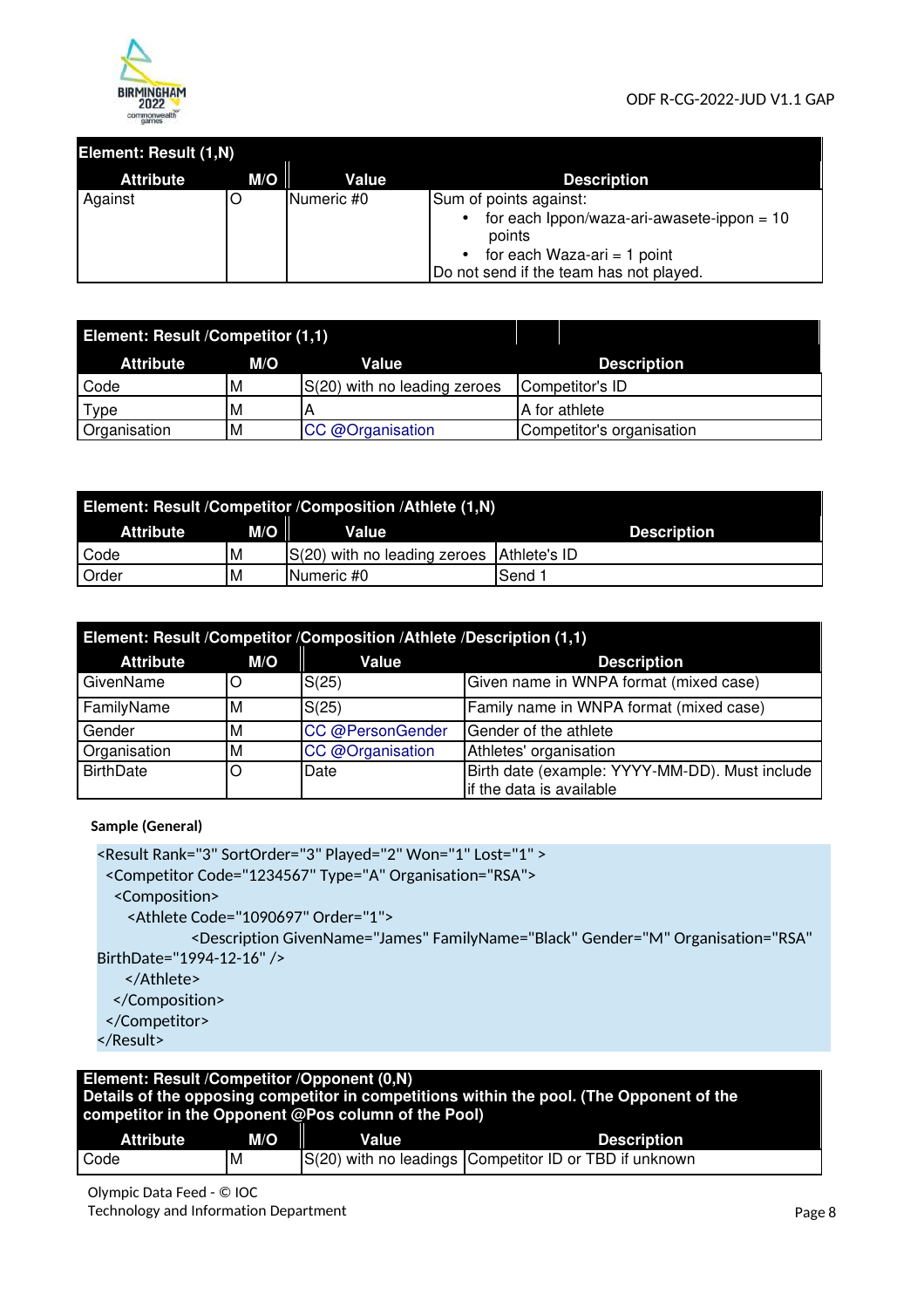

#### **Element: Result /Competitor /Opponent (0,N) Details of the opposing competitor in competitions within the pool. (The Opponent of the competitor in the Opponent @Pos column of the Pool)**

| <b>Attribute</b> | M/O | Value            | <b>Description</b>                                                                                                                                                                                                                                                                              |
|------------------|-----|------------------|-------------------------------------------------------------------------------------------------------------------------------------------------------------------------------------------------------------------------------------------------------------------------------------------------|
|                  |     | zeroes           |                                                                                                                                                                                                                                                                                                 |
| Type             | M   | S(1)             | A for athlete, T for team.                                                                                                                                                                                                                                                                      |
| Pos              | M   | <b>Numeric</b>   | 1 to n. Normally expected to be the same as<br>SortOrder for the same competitor.                                                                                                                                                                                                               |
| Organisation     | M   | CC @Organisation | Competitor's organisation (code). Must include if<br>the data is available                                                                                                                                                                                                                      |
| Date             | M   | Date             | Date of match between the competitor and<br>opponent (example: YYYY-MM-DD). Must include<br>if the data is available, send even after the match<br>is complete.                                                                                                                                 |
| Time             | O   | S(5)             | Time of match (example HH:MM)<br>Must include if the data is available, send even<br>after the match is complete.                                                                                                                                                                               |
| Unit             | O   | CC @Unit         | Full RSC of the Unit for the Pool Item                                                                                                                                                                                                                                                          |
| HomeAway         | O   | S(1)             | Home / Away indicator. Send H if the opponent is<br>the home team, send A if the opponent is the<br>away team.                                                                                                                                                                                  |
| Result           | O   | S(50)            | Result of the match if match is complete and<br>formatted as in ORIS. Must include if the data is<br>available and the match is complete. The order<br>of the result data is relative to the competitor and<br>may be reversed for other competitor or depending<br>on home/away display rules. |

| Element: Result /Competitor /Opponent /Composition /Athlete (1,N) |     |                                          |  |                                            |  |
|-------------------------------------------------------------------|-----|------------------------------------------|--|--------------------------------------------|--|
| <b>Attribute</b>                                                  | M/O | Value                                    |  | <b>Description</b>                         |  |
| Code                                                              | M   | S(20) with no leading zeroes Athletes ID |  |                                            |  |
| Order                                                             | М   | Numeric 0                                |  | Send 1 as only used for individual events. |  |

| Element: Result /Competitor /Opponent /Composition /Athlete /Description (1,1) |     |                  |                                                                            |  |  |
|--------------------------------------------------------------------------------|-----|------------------|----------------------------------------------------------------------------|--|--|
| <b>Attribute</b>                                                               | M/O | Value            | <b>Description</b>                                                         |  |  |
| GivenName                                                                      | O   | S(25)            | Given name in WNPA format (mixed case)                                     |  |  |
| FamilyName                                                                     | ΙM  | S(25)            | Family name in WNPA format (mixed case)                                    |  |  |
| Gender                                                                         | ΙM  | CC @PersonGender | Gender of the athlete                                                      |  |  |
| Organisation                                                                   | ΙM  | CC @Organisation | Athletes' organisation                                                     |  |  |
| <b>BirthDate</b>                                                               | IO  | Date             | Birth date (example: YYYY-MM-DD). Must include<br>if the data is available |  |  |
| <b>IFId</b>                                                                    | O   | S(16)            | International Federation ID                                                |  |  |

## **2.2.1.6 Message Sort**

The attribute used to sort the results is Result @SortOrder.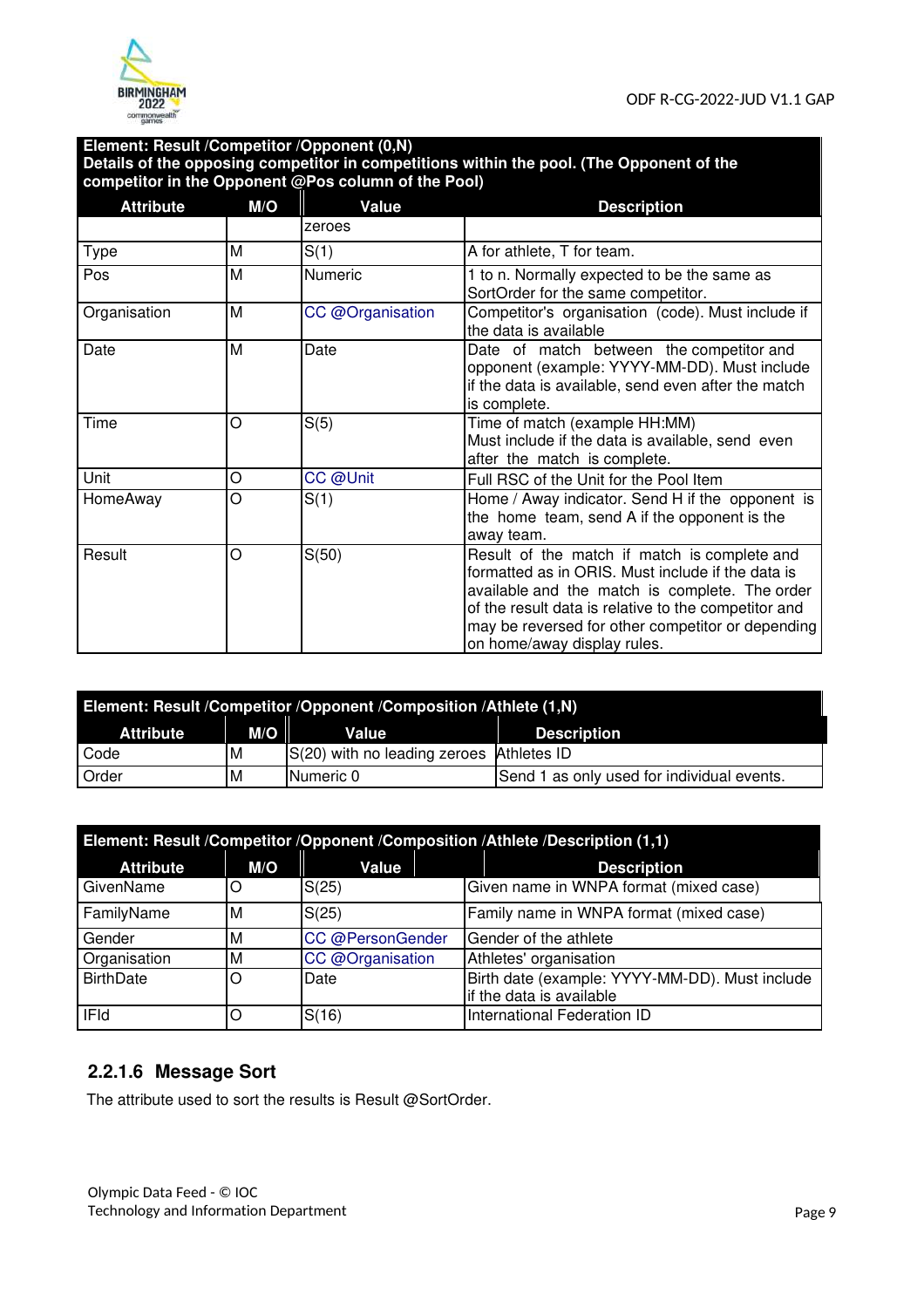

## **2.2.1 Configuration**

#### **2.2.1.1 Description**

The Configuration is a message containing general configuration.

Ideally the configuration should be provided before competition. The message is sent for each event separately. In that case send the unknown attributes blank (Value="). Send one message per event.

#### **2.2.1.2 Header Values**

The following table describes the message header attributes.

| <b>Attribute</b>    | Value                      | Comment                                                                                                                                 |
|---------------------|----------------------------|-----------------------------------------------------------------------------------------------------------------------------------------|
| CompetitionCode     | CC @Competition            | Unique ID for competition                                                                                                               |
| <b>DocumentCode</b> | <b>Full RSC</b>            | The Document Code will be at event level.                                                                                               |
| DocumentType        | DT CONFIG                  | Configuration message                                                                                                                   |
| Version             | $1 \cdot V$                | Version number associated to the message's content.                                                                                     |
|                     |                            | Ascendant number                                                                                                                        |
| FeedFlag            | "P"-Production<br>"T"-Test | Test message or production message.                                                                                                     |
| Date                | Date                       | Date when the message is generated, expressed in the<br>local time zone where the message was produced.                                 |
| Time                | Time                       | Time up to milliseconds when the message is generated,<br>expressed in the local time zone where the message was<br>produced.           |
| LogicalDate         | Date                       | Logical Date of events. This is the same as the physical<br>day except when the unit or message transmission<br>extends after midnight. |
|                     |                            | See full explanation in ODF Foundation.                                                                                                 |
| Source              | SC @Source                 | Code indicating the system which generated the message.                                                                                 |

## **2.2.1.3 Trigger and Frequency**

Follow the general definition, taking also into account the following:

- As soon as the information is known

Trigger also after any change.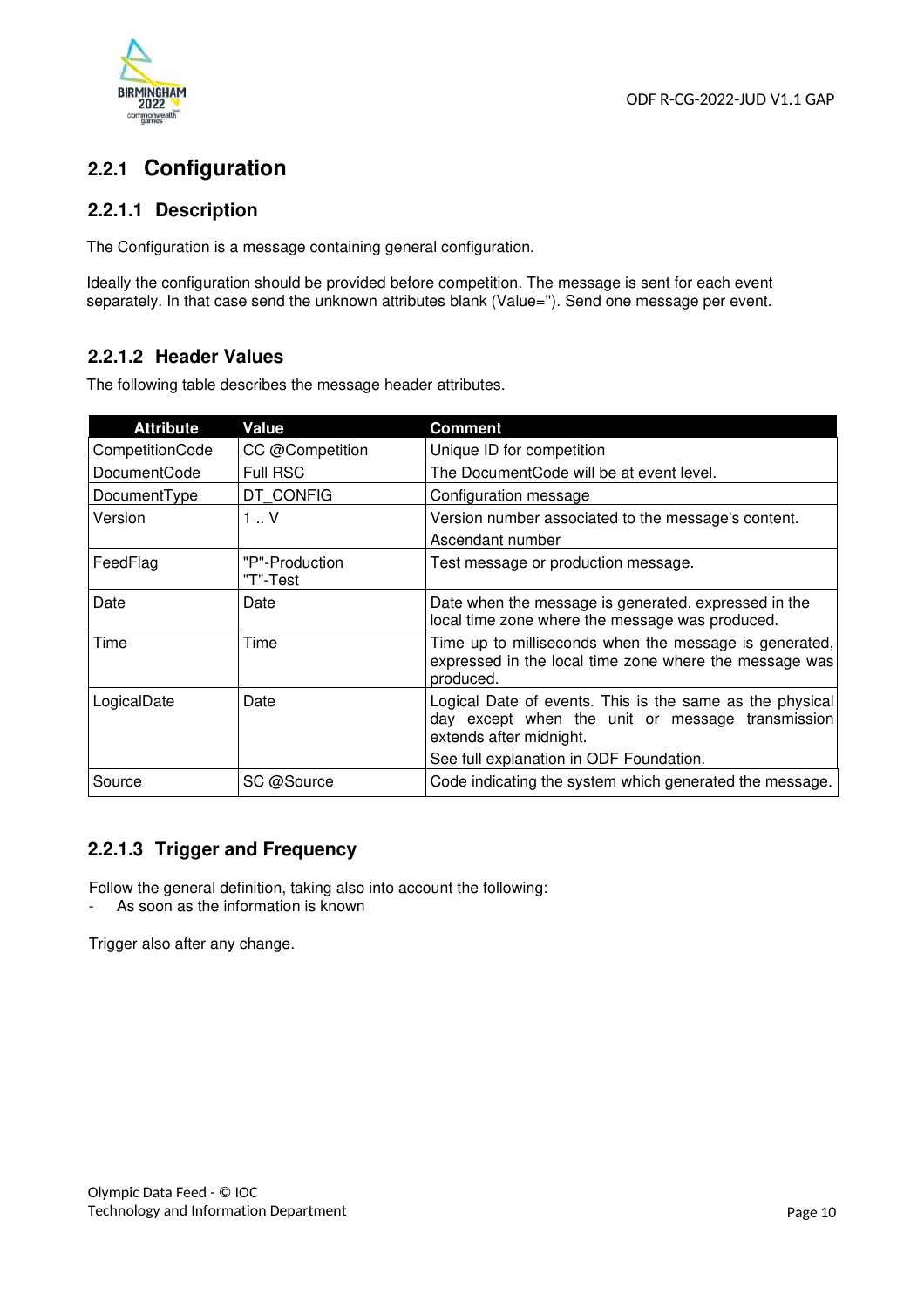

## **2.2.1.4 Message Structure**

The following table defines the structure of the message.

| Level 1           | Level <sub>2</sub> | Level 3        | Level 4              | Level 5 | Level 6 | <b>Level 7</b> | Level 8 |
|-------------------|--------------------|----------------|----------------------|---------|---------|----------------|---------|
| Competition (0,1) |                    |                |                      |         |         |                |         |
|                   | Gen                |                |                      |         |         |                |         |
|                   | Sport              |                |                      |         |         |                |         |
|                   | Codes              |                |                      |         |         |                |         |
|                   | Configs $(0,1)$    |                |                      |         |         |                |         |
|                   |                    | Config $(0,1)$ |                      |         |         |                |         |
|                   |                    |                | Unit                 |         |         |                |         |
|                   |                    |                | ExtendedConfig (1,N) |         |         |                |         |
|                   |                    |                |                      | Type    |         |                |         |
|                   |                    |                |                      | Code    |         |                |         |
|                   |                    |                |                      | Pos     |         |                |         |
|                   |                    |                |                      | Value   |         |                |         |

## **2.2.1.5 Message Values**

| Element: Competition (0,1) |     |       |                                                                     |
|----------------------------|-----|-------|---------------------------------------------------------------------|
| <b>Attribute</b>           | M/O | Value | <b>Description</b>                                                  |
| Gen                        |     | S(20) | Version of the General Data Dictionary applicable<br>to the message |
| Sport                      |     | S(20) | Version of the Sport Data Dictionary applicable to<br>the message   |
| Codes                      |     | S(20) | Version of the Codes applicable to the message                      |

| <b>Element: Configs / Config (1,N)</b> |     |          |                              |  |  |
|----------------------------------------|-----|----------|------------------------------|--|--|
| <b>Attribute</b>                       | M/O | Value    | <b>Description</b>           |  |  |
| l Unit                                 |     | CC @Unit | <b>Full RSC of the event</b> |  |  |

|           | Element: Configs / Config / Extended Config (1, N) |                     |                  |                                                                     |  |  |
|-----------|----------------------------------------------------|---------------------|------------------|---------------------------------------------------------------------|--|--|
|           | Type                                               | Cod                 | Pos              | Value                                                               |  |  |
| EC        |                                                    | <b>FORMAT</b>       | N/A              | Element expected: Always                                            |  |  |
|           | <b>Attribute</b>                                   | <b>IM/O</b>         | <b>Value</b>     | <b>Description</b>                                                  |  |  |
|           | Value                                              | M                   | SC @CompFormat   | Send the applicable code.                                           |  |  |
| <b>EC</b> |                                                    | <b>BRACKET SIZE</b> | IN/A             | Element expected: When available<br>and if the format is in bracket |  |  |
|           | <b>Attribute</b>                                   | <b>IM/O</b>         | <b>Value</b>     | <b>Description</b>                                                  |  |  |
|           | Value                                              | M                   | SC @BracketItems | Send the code for the first phase of<br>the event                   |  |  |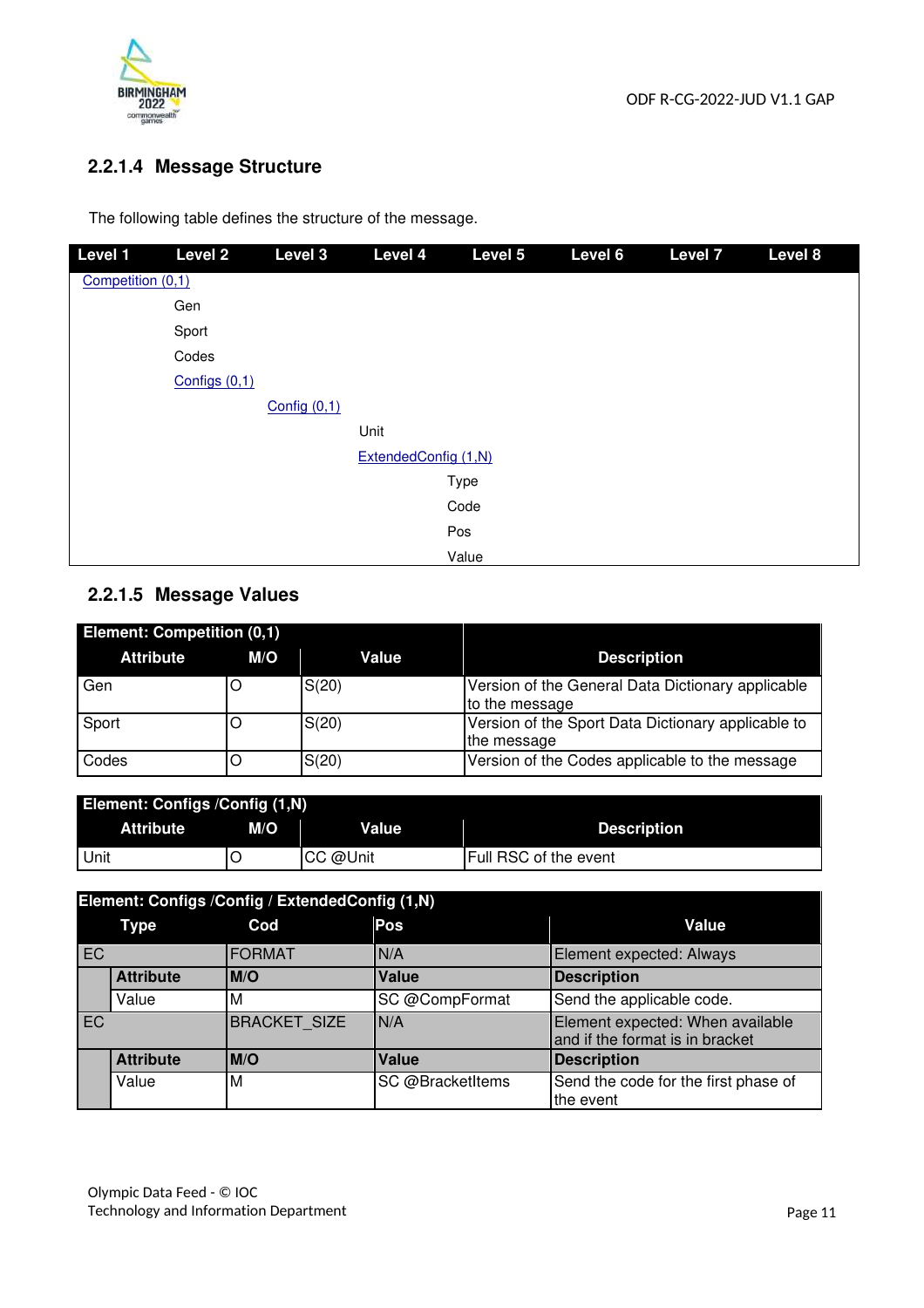

#### **Sample (General)**

```
....
<Configs> 
       <Config Unit="JUDM57KG--------------------------">
 <ExtendedConfig Type="EC" Code="FORMAT" Value="POOL_FOR_5_PLUS_BRACKETS" /> 
 <ExtendedConfig Type="EC" Code="BRACKET_SIZE" Value="SFNL" /> 
       </Config> 
</Configs>
```
#### **2.2.1.7 Message Sort**

There is no general message sorting rule.